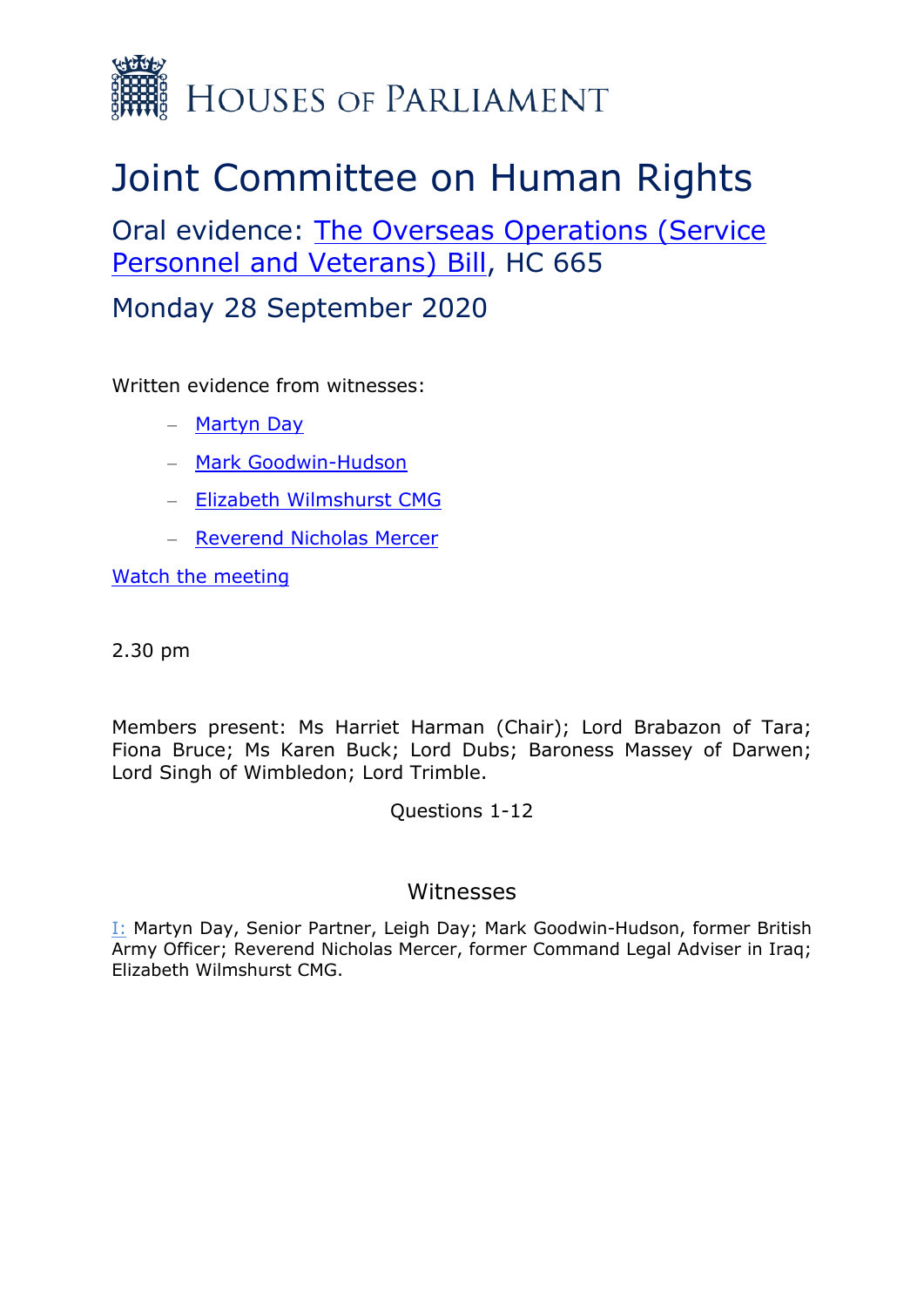## Examination of Witnesses

Martyn Day, Mark Goodwin-Hudson, Reverend Nicholas Mercer and Elizabeth Wilmshurst CMG.

Q1 **Chair:** Good afternoon, everybody, and welcome to this evidence session of the Joint Committee on Human Rights. We are a Select Committee of Parliament. Half of us are Members of the House of Commons and half are Members of the House of Lords. This is a public evidence session, and we are looking at the Overseas Operations (Service Personnel and Veterans) Bill, which makes changes to how the law applies to offences or wrongs that have allegedly happened on overseas operations.

We will join the national minute's silence at 2.33 pm for the police officer Matiu Ratana, who was tragically killed in Croydon police station.

Our witnesses today are Martyn Day, senior partner in the firm of solicitors Leigh Day, Mark Goodwin-Hudson, a former British Army officer, the Reverend Nicholas Mercer, a former command legal adviser in Iraq, and Elizabeth Wilmshurst, a fellow of Chatham House, and we will put our questions about this Bill to them.

The enforcement of the criminal law in respect of actions that took place overseas is a complex area, so I suggest that we begin with a thumbnail sketch of the current safeguards for defendants and how the Bill would change that position. That will give us context for our very specific questions. We know that we are talking about defendants, or potential defendants, who are currently members of the Armed Forces, or were at the time, but are we talking just about victims who are foreign nationals? Might the alleged victim be another member of the Armed Forces? Are foreign nationals in the same position as other members of the Armed Forces when an alleged offence has been committed?

*A minute's silence was observed.*

Q2 **Chair:** I will start with a question to all the witnesses. I am very grateful to you for joining us. This Bill introduced a statutory presumption against prosecution after five years from the date of the alleged criminal conduct. After that, it has to be exceptional for a prosecutor to proceed with a prosecution against a serviceperson or veteran for an offence committed during an overseas operation. In your view, in principle, is the introduction of a presumption against prosecution of service personnel and veterans justified or necessary?

*Elizabeth Wilmshurst:* No, it is not justified. There has been a problem, in that service personnel seem to have been the subject of inquiries and investigations, sometimes more than one in relation to the same incident. But the presumption is not the way to fix any problem that there may be. The presumption puts at risk the UK's reputation as an upholder of international law and puts UK service personnel at risk of being prosecuted not before our own courts but before the International Criminal Court.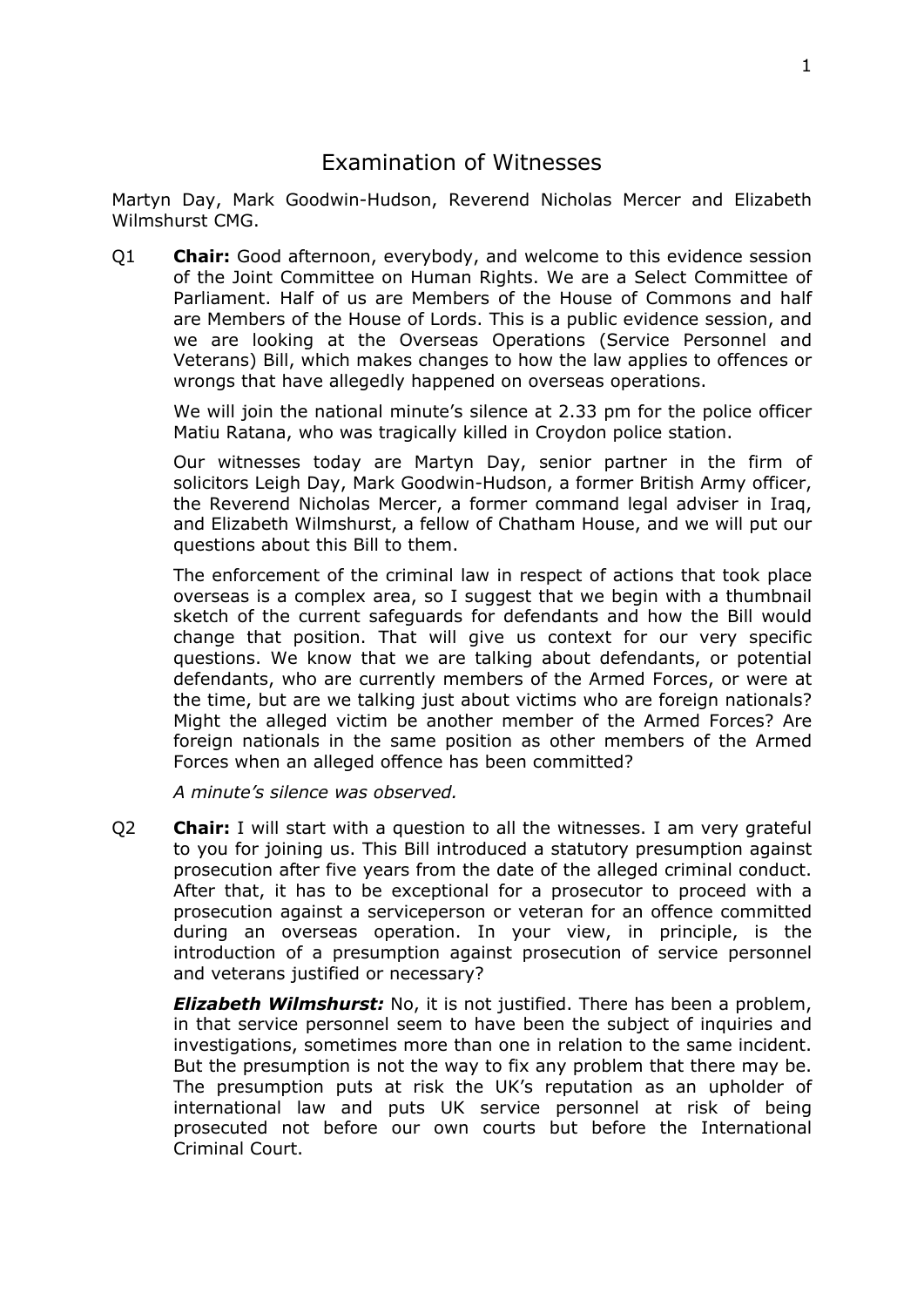*Mark Goodwin-Hudson:* I agree with Elizabeth. I come at it from a slightly different angle, in highlighting what we need instead of the presumption against prosecution. That is the ability to conduct accurate and timely investigations in theatre as the best means to stop this spiralling of reinvestigation and to understand and address the allegations against our soldiers. I can expand on that later. For me, the absence of the establishment of a form of conducting meaningful investigations is one of my problems with this Bill.

**Chair:** Can somebody answer my question about the potential victim in this situation? What if the victim is also a member of our Armed Forces at the time? Does this apply just to victims who are foreign nationals in the area of the overseas operation, or does it apply to members of our Armed Forces who are there at the same time?

*Reverend Nicholas Mercer:* I will try to address that. I have not practised law for 10 years, because I have been a clergyman, but as far as I am aware it applies only to foreign nationals. As for UK personnel, if they were subject to an investigation, ordinary domestic criminal law would apply.

**Chair:** Basically, if the allegation is that a member of the Armed Forces committed an offence against a foreign national more than five years ago, the prosecution would be restricted in the ways we will hear about. If the offence was against a fellow member of the Armed Forces, there would be no such restriction.

*Reverend Nicholas Mercer:* That is my understanding, because ordinary domestic criminal law would apply by virtue of military law. Wherever you are serving in the world, military law follows you around, and that incorporates English criminal law. I had not thought of that particular aspect.

I follow Elizabeth's lead on this, in that five years is totally unnecessary. Indeed, it is impractical, because of what Mark has already hinted at in relation to investigations. The UN rapporteur on torture said that this five-year limitation grossly underestimates the practical risks and difficulties experienced by many victims of torture. In some cases, people live with torture for years or decades. To have a presumption against prosecution would be grossly unfair to victims who are struggling to cope with such trauma.

As a matter of law, I am sticking my neck out here, but in my view a statute of limitations breaches the UN convention on torture, which expressly states that there is to be no statute of limitations. Therefore, as far as torture is concerned, this Bill violates that convention. There is a problem in reconciling the two. As far as ordinary criminal law goes, from my experience one of the problems encountered on battlefield investigations is, as Mark pointed out, how you investigate in a timely fashion in a warzone. It is no one's fault; it is just incredibly difficult,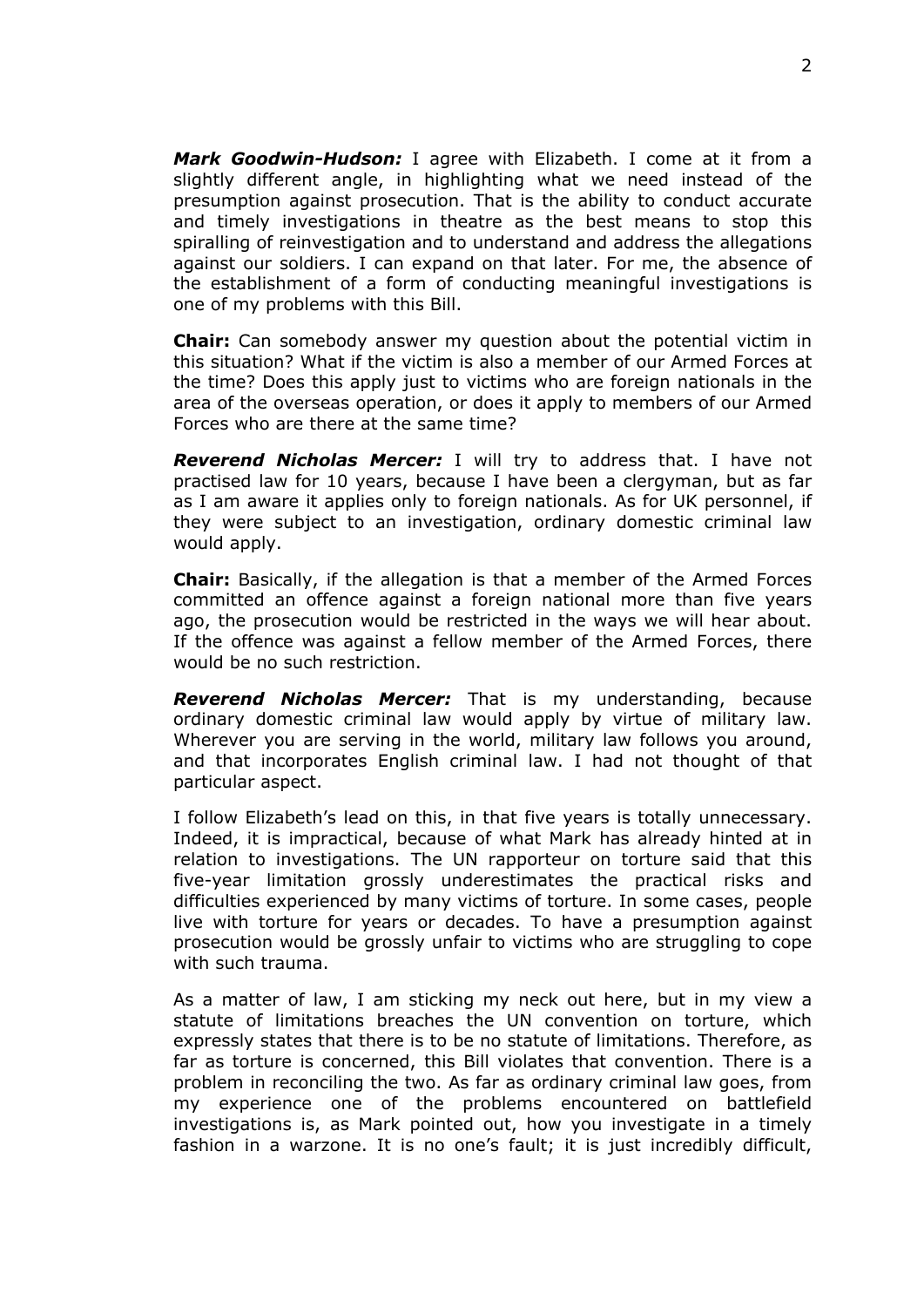particularly when the area in question might not be secure. Police have to go in in very difficult circumstances.

Another factor is that soldiers, even to this day, have put up what has been termed a wall of silence. We heard in the Saville inquiry about soldiers not breaking ranks, and we heard about it in Baha Mousa. If you put a statute of limitations on it, there is a temptation to run down the clock. The law is fine as it stands. Any attempt to put a time limit on it raises problems of its own and is unnecessary.

**Chair:** If the potential victim is a foreign national, the prosecution is restricted, but if the potential victim is a fellow member of the Armed Forces the prosecution is not restricted. Is that not a bit uncomfortable? The idea is that, if you are a foreigner, your opportunity to have justice as a victim can be happily restricted, but there is no such restriction when the alleged victim is a UK national or member of the Armed Forces. Does it feel fair to have a different situation for foreign nationals and members of the Armed Services in terms of whether they are victims?

*Elizabeth Wilmshurst:* No, it does not. Strictly speaking, it is not foreign nationals who are discriminated against. It is everyone except for UK service personnel. Theoretically, it could be a UK national who, as a victim, is being discriminated against. That is one form of discrimination. Another is that UK service personnel are being privileged altogether, whatever they do. It is not fair. It is one of the many oddities and unfairnesses, in my view, of the presumption against prosecution.

**Chair:** Since you have all said that it is not necessary or justified, perhaps this is a difficult question to answer, but if it was to be justified, would five years be a reasonable period? We have already heard a bit from Mark about that. What would be the practical impact of this fiveyear cut-off?

*Mark Goodwin-Hudson:* Nicholas Mercer talked about the practical difficulties, both of coming to terms with torture, for example, and of the time required to carry out investigations. Before I go forward, I will say one thing about this. Johnny Mercer should have some credit for trying to deal with the fact that we often have a cycle of investigations, as you said at the start; people are reinvestigated and reinvestigated. Major Bob Campbell is a good example of that. What Johnny Mercer is doing in this Bill to try to protect our soldiers is admirable.

One reason why there is a need to do so is because of the Ministry of Defence's absence of leadership. It lurches from one extreme to the other. Either it washes its hands of soldiers and leaves them to this constant cycle of reinvestigation, as with Bob Campbell, or, at the other extreme, it completely denies that anything has happened, denies any civilian harm or denies that there is anything to answer for.

It is admirable to try to do this. As I said, it is not necessarily the right answer; the answer lies in actually being able to carry out investigations properly.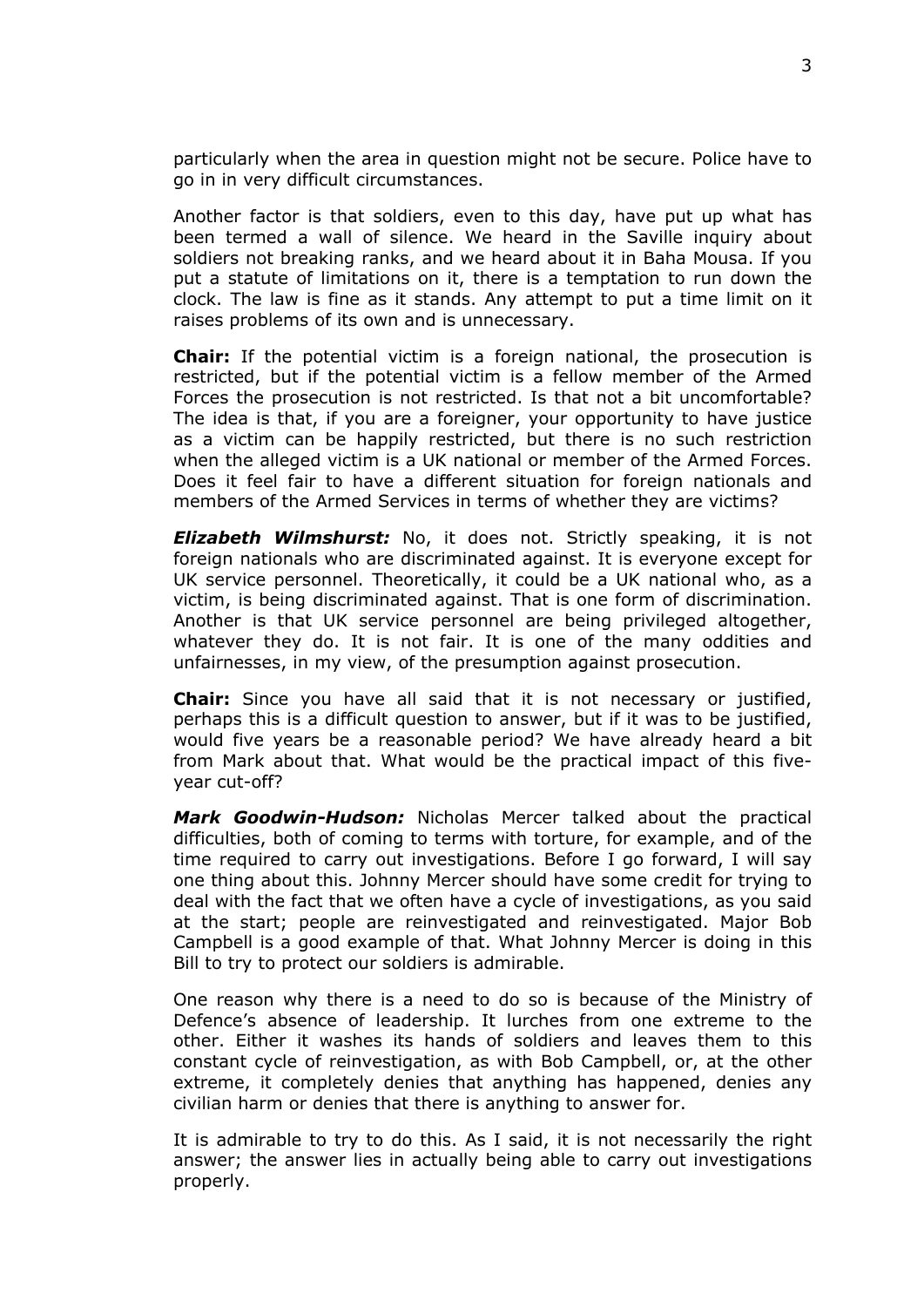I do not know what a better number would be. A better answer would be to do this swiftly and properly, so that we do not have it dragging on. In the case of Bob Campbell, this dragged on for years and years—17 years. That is not an adequate or decent way to treat our soldiers. I am not sure what the number should be, but I am coming at it from the point of view that we should not be in this space anyway. Does that make sense?

**Chair:** You believe that there is a problem, but that this is not the solution and in itself raises other issues while leaving the original problem unaddressed.

*Mark Goodwin-Hudson:* Yes. I can talk more about how we can deal with that, because I have led investigations in Afghanistan into allegations of civilian harm. I have a lot of experience of that.

**Chair:** We look forward to hearing about that in a moment.

Martyn Day, is it necessary or justified, in principle, to have restrictions that apply where the offence is alleged to have been carried out more than five years ago by a member of the Armed Forces in an overseas operation?

*Martyn Day:* First, I apologise that my system went down for a bit, so I did not hear everything said previously.

It is not justified at all. It seems totally clear to me that the main problem is the failure of the prosecuting authorities, the Royal Military Police, to do a thorough job at the start. It is even recognised by the Ministers that, if they had done their job at the start, there could have been a proper analysis of whether prosecutions could be brought on the evidence that they had.

The fact that the Royal Military Police were so poorly resourced and so non-independent meant that, first, the investigations were not carried out properly and, secondly, when they eventually came in front of the courts, the courts said, "This is not an independent body, and it needs to be an independent body to carry out these sorts of investigations". It is the wrong way to approach the problem, which I totally recognise for servicemen and servicewomen, as has been discussed.

**Chair:** What would the implication be of a five-year cut-off? Most people would have no idea what could happen before five years and what might need to happen after five years. What is your view about that as a timescale, albeit that you agree with Mark Goodwin-Hudson that there is a problem here but this is absolutely not the right way to solve it?

*Martyn Day:* I respect the point that five years for very minor assaults is probably sufficient. From my experience on the ground in these cases, after five years there is no real likelihood that relatively minor assaults will ever be prosecuted. For anything at all serious—murder, torture or inhumane treatment—the idea that we could stand by and say that after five years the burden is on the prosecutor, in the way described in the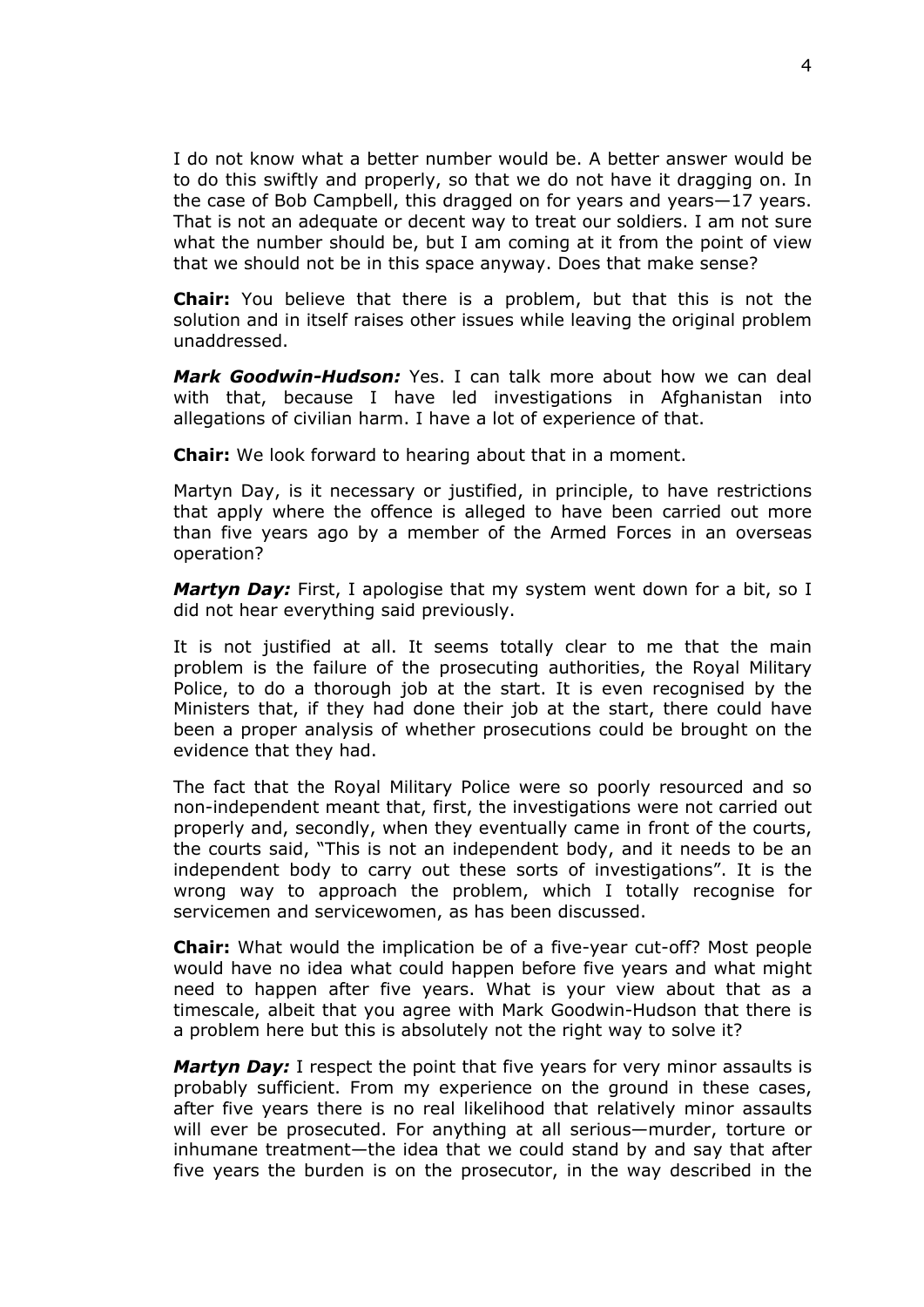Bill, is just monstrous. It totally goes against everything else that we as a society hold dear. If in the end there is evidence to say that somebody has committed a terrible crime, they should be prosecuted and there should be nothing to do with this burden that the Bill suggests. It is the most ridiculous idea in a civilised society.

Q3 **Fiona Bruce:** Good afternoon. My question touches on something that Martyn has just mentioned. The presumption against prosecution applies to all offences committed by service personnel or veterans during overseas military operations, with the exception of sexual offences. Should it apply to serious offences such as murder and torture, or where the alleged conduct may amount to a war crime or crime against humanity, or should these also be exceptions?

*Elizabeth Wilmshurst:* It is good that sexual offences are excluded, but it gives rise to the curious result that, for acts that involve both murder or torture and sexual offences, there can be prosecution for the sexual offences but not for the murder or torture. I am against the presumption against prosecution altogether, but if we have to have it we have to have more exclusions.

Let us just go through this. The crime that some people say is the worst in the world, genocide, is not in the list of exclusions. You may ask, "Why on earth could British service personnel ever be complicit in genocide?" That may be right, but then why is it not included in the exclusions? We give such a poor example to other countries. For example, the soldiers of Myanmar/Burma is before the International Criminal Court at the moment, charged with genocide; its soldiers are being considered before the International Criminal Court for genocide. Can they look to UK legislation, which will bar prosecution after five years, in effect?

Then we go to certain categories of war crimes and torture. The UK is explicitly obliged under international law to prosecute those crimes, which are grave breaches of the 1949 Geneva Conventions, drawn up after the Second World War, on the laws of war. All countries are parties. Each of those conventions has an obligation that the party will search for alleged offenders and bring them to its courts. That is not in an exceptional case. No exceptionality is required. It is an obligation. As has already been mentioned, there is an obligation in the torture convention. All these crimes should be added.

Then we come to the International Criminal Court. Now, the court's statute does not contain an express obligation on states to prosecute for international crimes. But if state parties, of which the UK is one, do not prosecute, the individuals concerned are vulnerable to prosecution before the International Criminal Court. That is what we are doing to our service personnel if we exclude them from prosecution under the presumption. I recognise that I am saying "exclude from prosecution", which is not what the Bill does in terms, but providing that prosecution will be exceptional after only five years almost amounts to a statute of limitations.

**Chair:** If other witnesses would like to answer that question, perhaps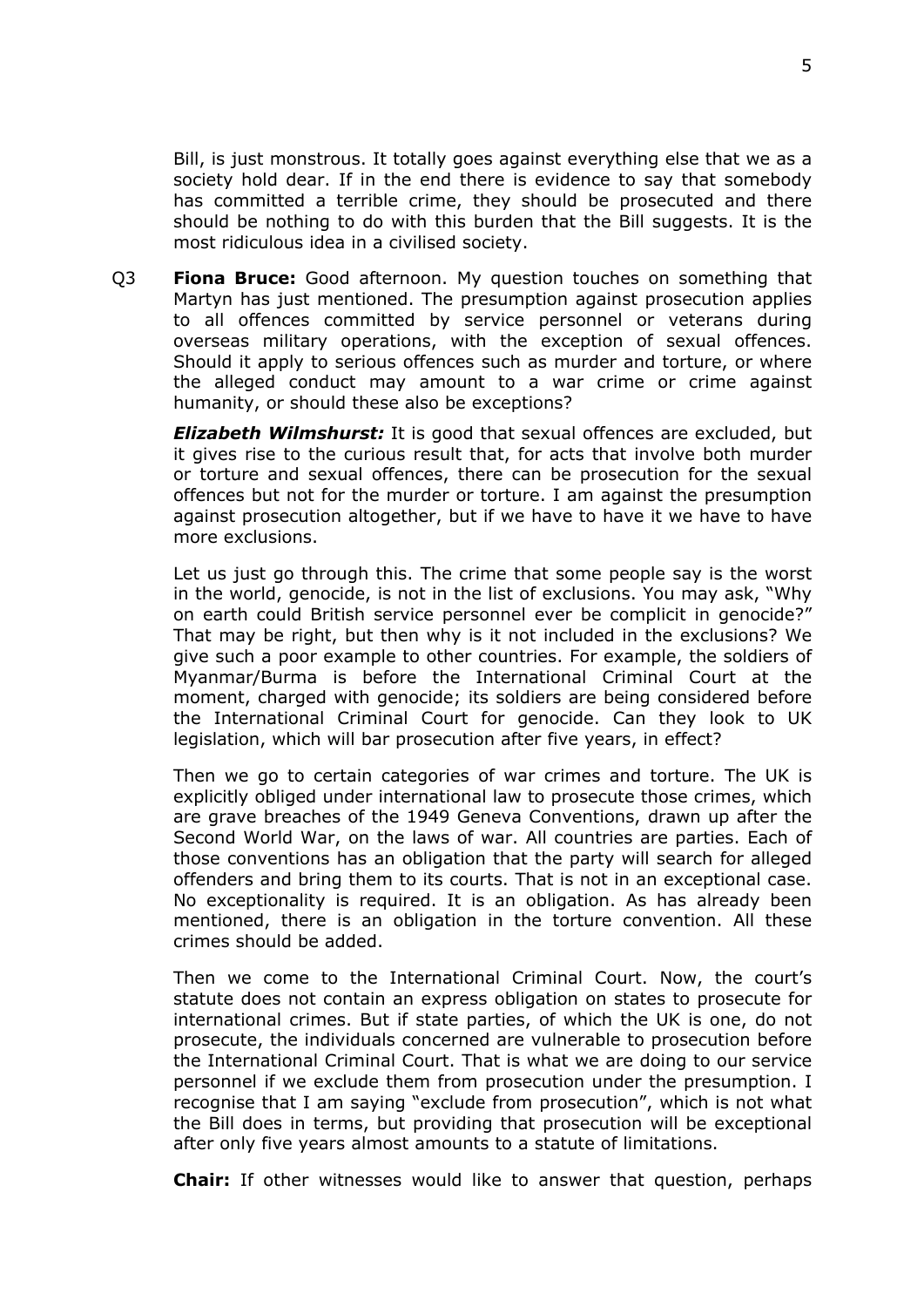they could also answer the point, which some people might be struggling to understand, as to why sexual offences are treated differently from murder or torture. If you have committed murder or torture, after five years there is a restriction on the prosecution, but if it is a sexual offence there is no restriction. There seems to be a hierarchy of offences in which sexual offences, for the purposes of this Bill, come higher than murder or torture.

*Reverend Nicholas Mercer:* The sexual offences stand out like a sore thumb. It is very hard to give rhyme or reason as to why that has been chosen. When I saw it, I simply assumed that, because Lord Hague and Angelina Jolie had spearheaded an initiative for victims of sexual violence in conflict, they did not want to get into a situation downstream where Angelina Jolie, for instance, would turn around and say, "We spearheaded this initiative. How dare you betray me?" It looks very odd.

Secondly, I understand that torture was originally in the same category as sexual offences and was therefore excluded. Someone has put torture back in the included offences. That in itself is very hard to understand, given the absolute prohibition on torture under international law.

Thirdly, looking to the Rome statute and the various war crimes that are categorised, we have crimes against humanity, which are not included; we have war crimes, which is another category; and then we have other serious violations of the laws of war, none of which appear in the excluded offences. As Elizabeth quite rightly pointed out, if we do not prosecute, the International Criminal Court will. All those offences should be excluded, in my view, under the Bill.

**Chair:** You are saying that there is no intellectual or legal justification for exempting sexual offences from this restriction. It was just the Government running scared of Angelina Jolie denouncing them from a global platform.

*Reverend Nicholas Mercer:* That is all I can assume. It makes no other sense.

*Martyn Day:* I totally agree.

**Chair:** Mark Goodwin-Hudson, can you shed any light as to the hierarchy of offences that we seem to have?

*Mark Goodwin-Hudson:* I agree with what Nicholas has said. Elizabeth made a subtle point earlier when she talked about our credibility. As a British Army officer, overseas you have huge credibility because of the esteem and the virtue we have been held in for generations. By watering down the rule of law, we effectively start to diminish the credibility, authority and respect that we carry as members of the British Army. That would be a mistake.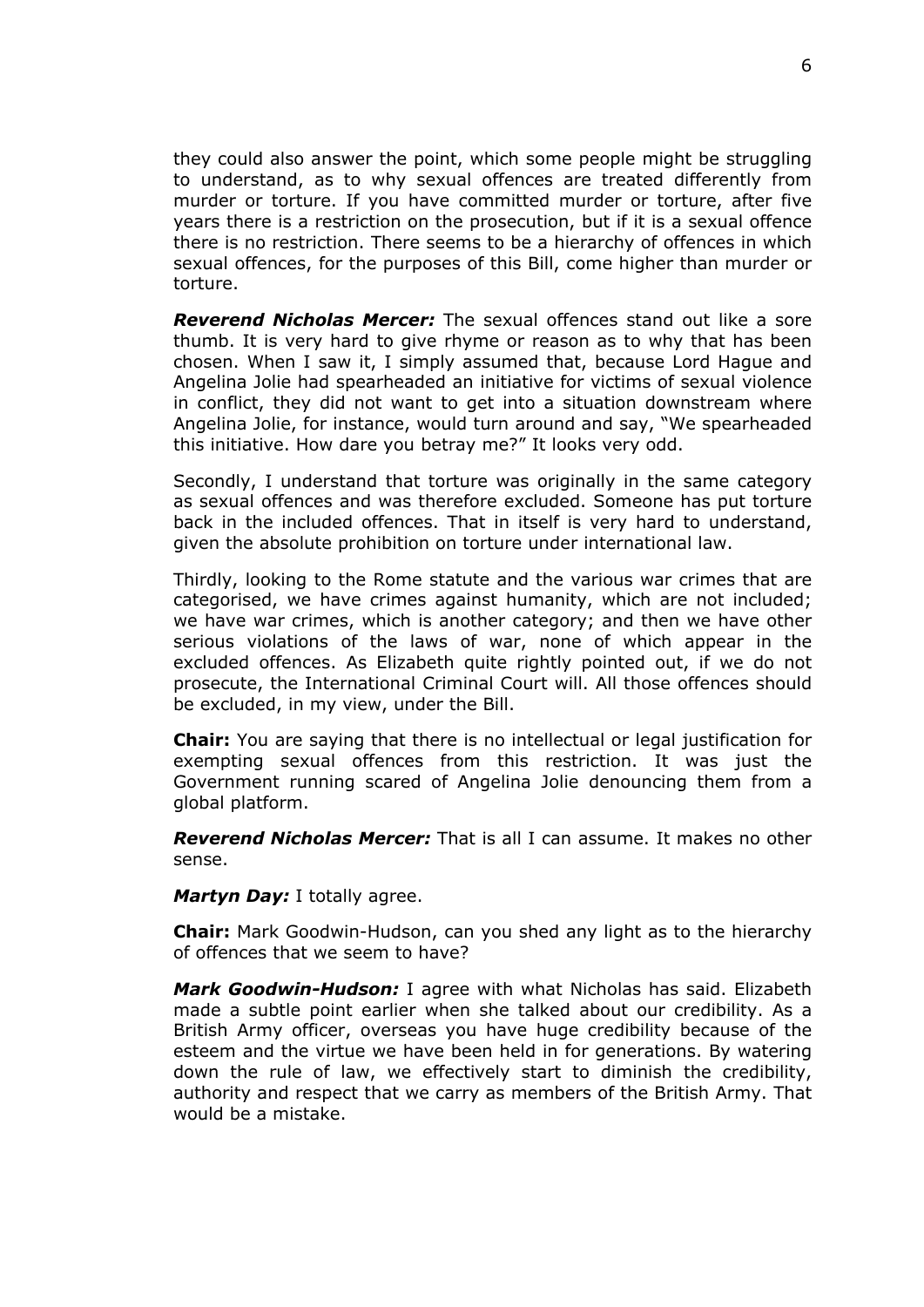*Elizabeth Wilmshurst:* In pointing out that the exclusion of sexual offences is odd, that is not to say that we want it to be removed from the list of excluded offences.

**Chair:** There are two ways of dealing with it. Either one could be removed or others could be added.

*Elizabeth Wilmshurst:* The point is that international offences genocide, war crimes, crimes against humanity, and torture—should all be excluded, and not only those offences by name but corresponding offences under our domestic law. We do not want to presume against prosecution of murder and say, "But the war crime of murder is excluded". Sometimes you can charge either for murder or for the war crime. We want to exclude both of those.

**Chair:** To be completely clear, you are saying that if a member of our Armed Forces rapes someone and then kills them, as far as the rape is concerned the prosecution would be able to go ahead unrestricted. The restrictions would apply for any murder prosecution, so they might be prosecuted for rape but not for murder because of these restrictions. Would that seem anomalous to you?

*Elizabeth Wilmshurst:* Yes. That is a very curious result, and that is what the Bill says at the moment. My point is that when you add to the exclusion list all the international offences—the war crimes, the crimes against humanity, the genocide, the torture—you have not only to include the war crimes under the International Criminal Court Act but to exclude murder and other domestic offences that could be interpreted as a war crime or one of the international offences.

**Chair:** That is understood. Perhaps the House can explore this at Committee stage.

*Reverend Nicholas Mercer:* For ease of reference, Articles 6, 7 and 8 of the Rome statute list the offences.

**Chair:** Then there are the offences in UK law as well.

*Elizabeth Wilmshurst:* Yes, the corresponding offences.

Q4 **Baroness Massey of Darwen:** Good afternoon. The UK has procedural obligations arising from the right to life, the prohibition of torture, and inhuman and degrading treatment under Articles 2 and 3 of the ECHR. Would a presumption against prosecution raise any issues in respect of these obligations to undertake effective investigations?

*Reverend Nicholas Mercer:* That is a really interesting question about the right to life under article 2 and the prohibition on torture under Article 3. With regard to the right to life, obviously we are talking about murder here. As we have mentioned before, if there was a five-year limitation on that, it would cause really serious problems. If that were the case it would look very odd indeed, not only in this country but across the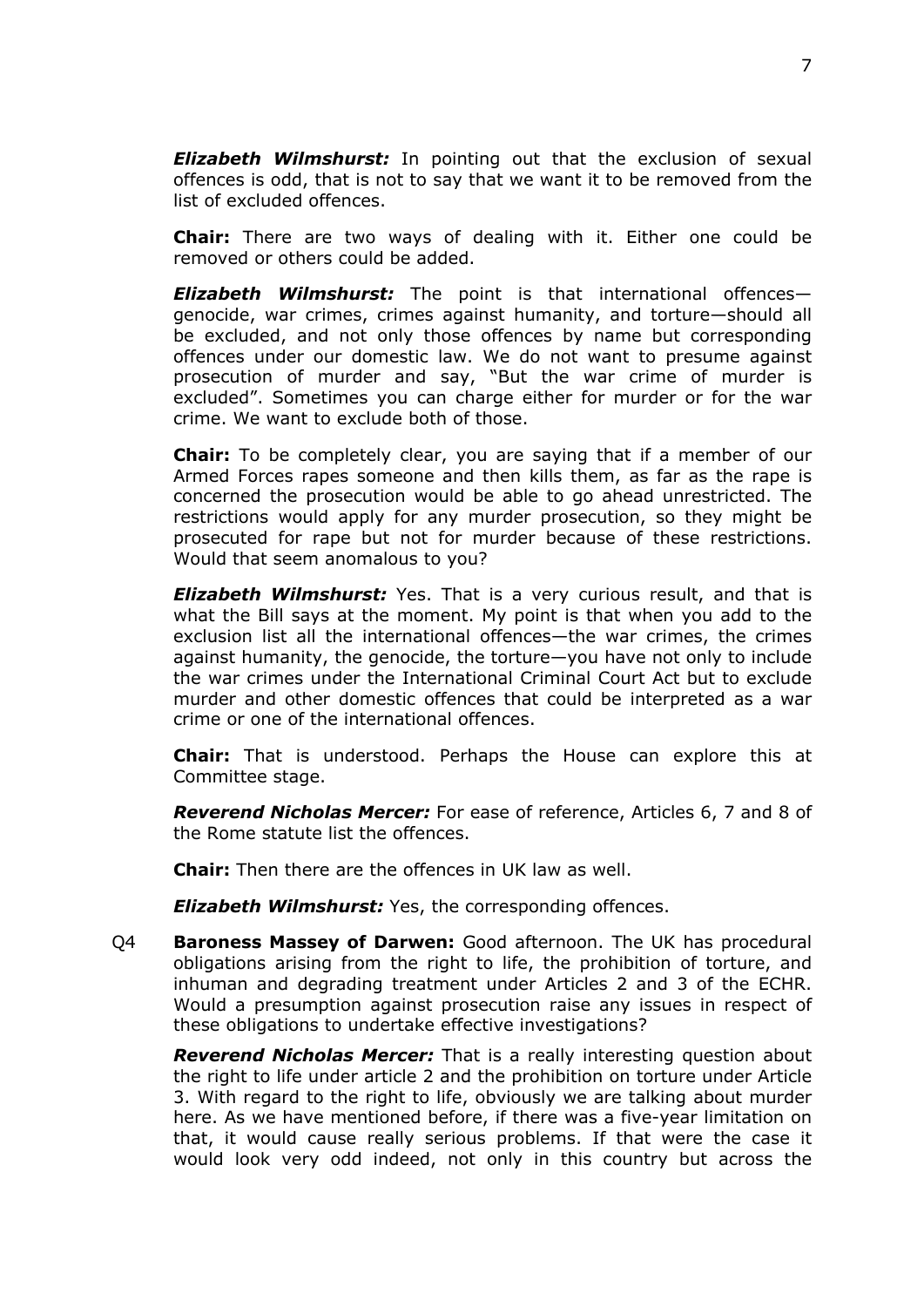international community. It is in conflict with the convention, in that it is a non-derogable right.

At the same time, there is also a corresponding right under Article 2 for a full and independent investigation, which can take many years, as we know from Baha Mousa. It would seem very strange indeed if, at the end of it, we found out things that we did not already know and there was this presumption against prosecution.

With regard to Article 3 and the prohibition on torture, the UN convention on torture prohibits a statute of limitations, so this Bill is illegal. It breaches international law. I know that this has already been pointed out in the press, but it is specifically stated that this is a bar to legal proceedings and therefore illegal. I can see difficulties arising from both those limbs.

*Martyn Day:* I have seen that the Government say, "This is all nonsense. If, in the end, there is evidence to suggest somebody has been murdered by a British soldier, of course the prosecution will happen". In reality, over the last 17 years since the Iraq war, hardly anybody has been prosecuted. Only a handful have. In the Baha Mousa case, one soldier went down for one year, despite the fact that clearly many soldiers were involved.

The hurdle for prosecution is already high, which, as I said, has much to do with the poverty of the prosecuting bodies. This added weight against the prosecution is simply one more nail in the coffin of the suggestion that there is justice to be had out of the British system if somebody is murdered in any war-type situation. The Government are wrong to suggest that this does not really make any difference and that, if the evidence is there, people will be prosecuted. The facts show that the reality is very different.

*Elizabeth Wilmshurst:* Articles 2 and 3 contain both a negative obligation, that states cannot themselves take away the right to life or the right not to be tortured, and a positive obligation, that states must provide an effective justice system. It is the positive obligation that is implicated by the presumption against prosecution. It is also relevant that no other ECHR states have anything equivalent to this presumption against prosecution, so far as the MoD has found. That is relevant to what the Strasbourg court will take into account when taking a case on Articles 2 and 3, if it ever does, in relation to this legislation.

**Chair:** That leads us quite neatly on to Lord Dubs's question.

Q5 **Lord Dubs:** I address my question in the first instance to Elizabeth, although you have probably partly answered it by what you just said. Beyond the ECHR, does the presumption against prosecution comply with the UK's international legal obligations under the laws of war and the prohibition against torture?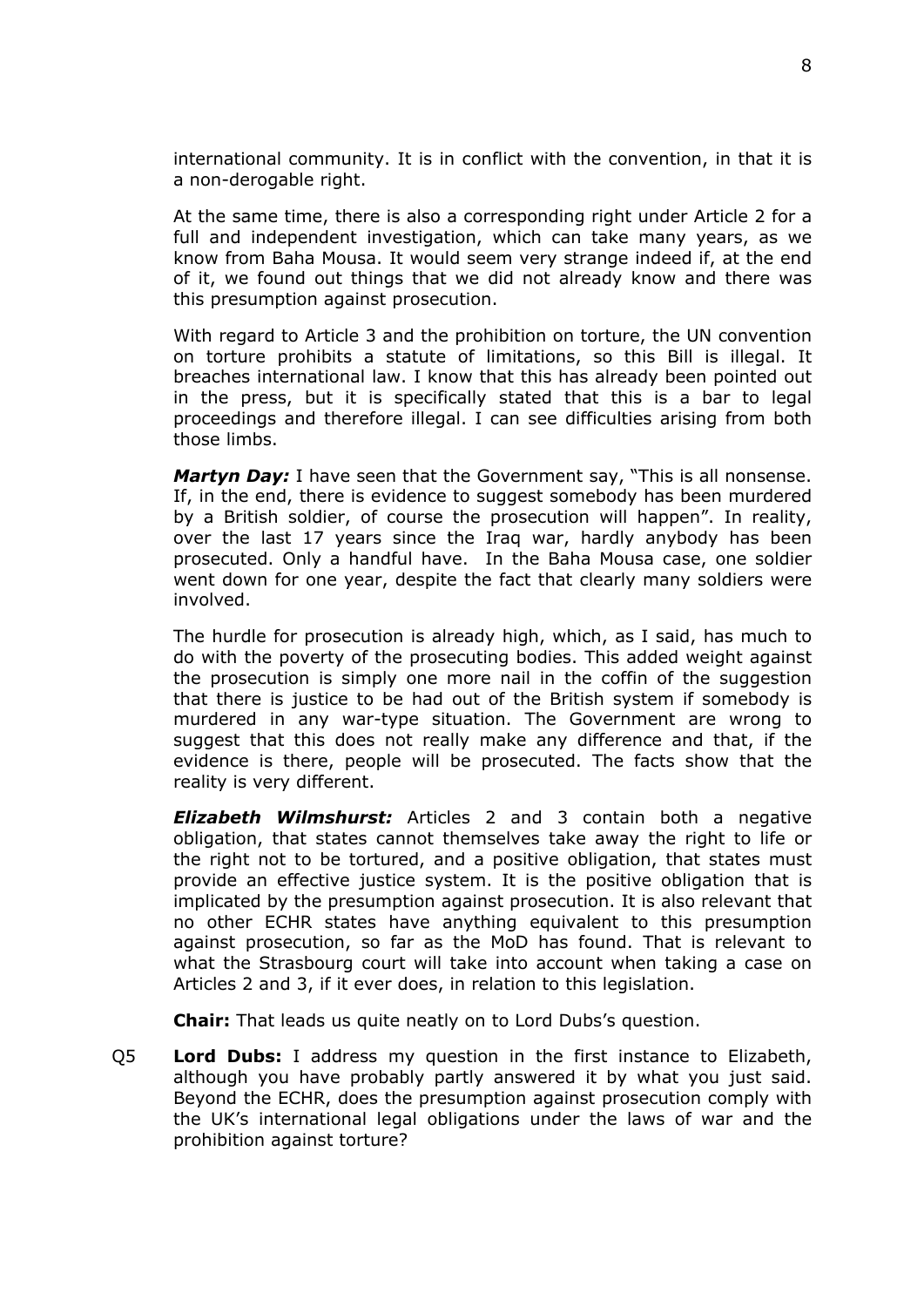*Elizabeth Wilmshurst:* I probably have covered it, but I will sum up. The laws of war in the 1949 Geneva Conventions and the first protocol provide an obligation on the UK to prosecute for grave breaches of the conventions in international armed conflict. The torture convention has an obligation to prosecute. As has been pointed out, that has been interpreted by the UN committee on torture as rendering statutes of limitation, which this presumption effectively is, unlawful under the convention. The genocide convention requires us to prosecute and punish. So, yes, it would be unlawful under our international obligations. Added to that, as we have already mentioned, we are rendering our service personnel liable to prosecution by the International Criminal Court.

Q6 **Ms Karen Buck:** You have all been fairly clear on some of your principled concerns about this. Can I ask you to comment specifically on the practical critique of the exceptional cases rule? As I understand it, the decision is whether a case will be sufficiently exceptional to justify bringing prosecution after the five-year limit weights on either the adverse effect of the conditions of overseas operations and/or the public interest in finality. Would you comment on those, their practicality and what their practical implications would be?

*Reverend Nicholas Mercer:* It is a difficult question to answer. I obviously fundamentally have a problem with this Bill overall. Looking at the history of prosecutions and the state being willing to take action against someone, we always run the risk of the state itself being implicated in the crimes or in the cover-up. Would the state consider rendition, for instance, exceptional when the state itself was potentially implicated in the crime itself? The "exceptional" clause has to be treated with a degree of caution, to be honest.

It is worth mentioning the Mau Mau case. I know Martyn was involved in that. It took decades to come to light. It is only right that those people should be brought to justice for what happened, if they are still alive. I am very cautious about the word "exceptional", because politically there is an awful lot at stake when the state itself is in the midst of some of the crimes that we are talking about.

*Elizabeth Wilmshurst:* Looking specifically at the factors that have been introduced by the Bill, one could say that in certain circumstances the mental capacity of the alleged offender could make it unlikely that he or she would be found guilty, in that they did not have sufficient mental capacity to commit the crime. That would in any case be taken into account by prosecutors in any prosecution. The other factors are really ones for mitigation of sentence, rather than intending against guilt. In my view, they are inappropriate for inclusion in a prosecutorial decision.

*Martyn Day:* I totally agree with Elizabeth and Nick. To take some of what happened in Iraq, it would mean looking at soldiers' current mental health in instances involving murder, soldiers running across the backs of Iraqis, as in our case of Al-Sadoon<sup>1</sup>, or the humiliation of people, as happened with Camp Breadbasket.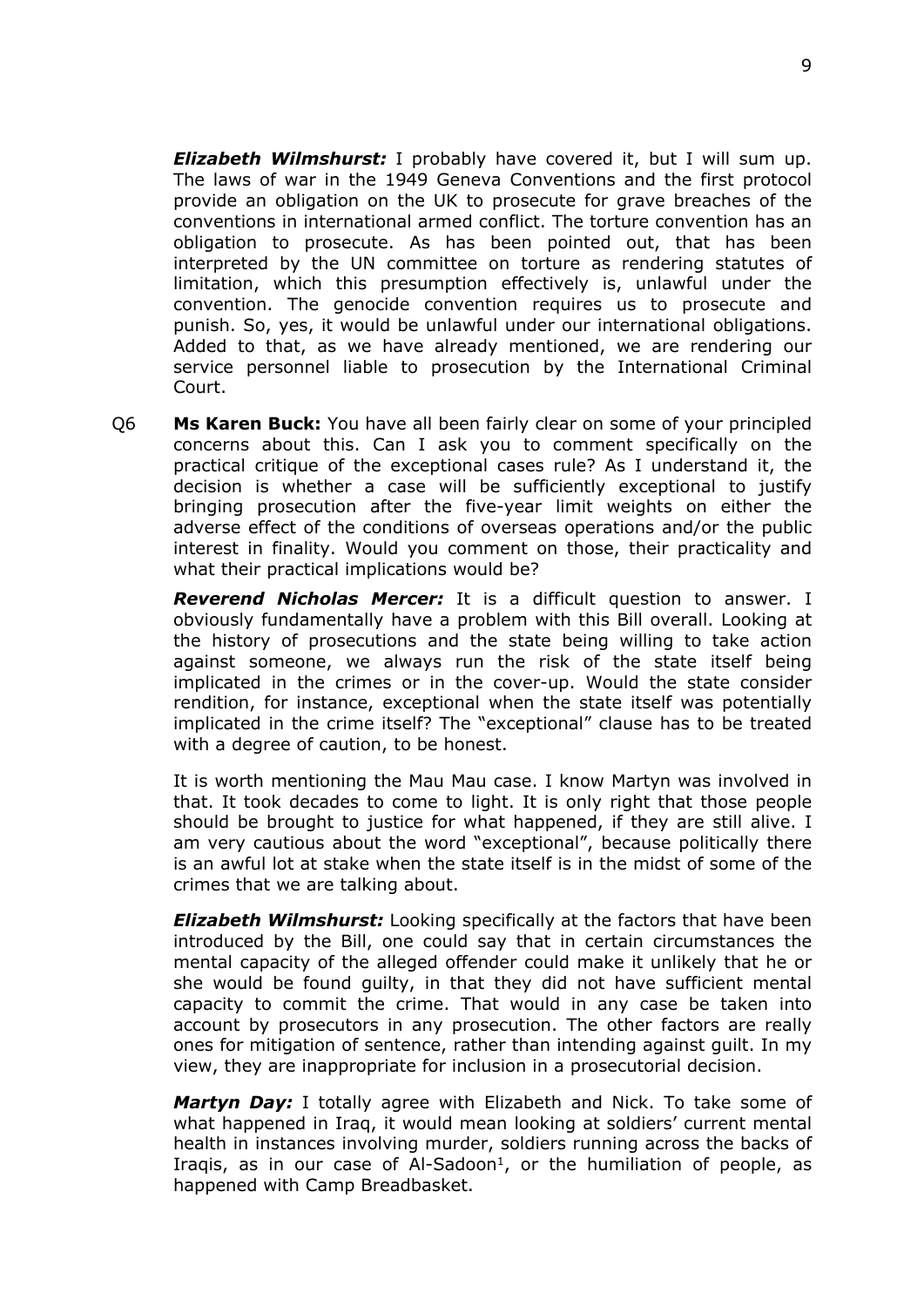The fact that people subsequently find being prosecuted stressful is true for all prosecutions. People who are charged with criminal offences will always find that stressful. In my view, that can never be a factor to be taken on board in the decision by the prosecutor. As Elizabeth said, it would be a matter to be taken on board in relation to any criminal sanction, but it cannot be taken on board in relation to whether a person should be prosecuted in the first place.

**Chair:** Basically, you are saying that there is an issue about the terrible effects and conditions of overseas operations, but the time to take those into account is not when deciding whether to allow a prosecution to go ahead but after a prosecution has gone ahead and, if there is a conviction, when the judge comes to sentence.

#### *Martyn Day:* Yes, exactly.

**Chair:** What about the public interest in finality? Would that not be taken into account in the public interest test for prosecutors, or is that not something they would have in their mind anyway?

*Martyn Day:* You can look at many instances in British society, such as Hillsborough or what happened with the Guildford Four, where finality only arises after a long while. In the end, for these big issues, including the war with Iraq, society demands that we get to the truth of what has happened, even if that takes many years. As Nick Mercer said about the Mau Mau case, it took 50 years before that was resolved. It is unrealistic to think about getting some sort of finality in the first few years when you are talking about a very serious issue like murder or inhumane treatment. When you are weighing the balance, it is not an issue for the prosecutor.

*Mark Goodwin-Hudson:* Could I make a small point in the margins in relation to prosecution? We always talk about prosecuting soldiers. What happens is that some poor trooper ends up in the dock. Yet people such as me, the officers, actually make the decisions, give the directions, set the atmosphere and define how our soldiers conduct themselves on operations. There is always too much appetite to go after the individual who pulled the trigger, rather than holding the leader to account.

When I was in Iraq, for example, my general would run around saying, "Don't use two rounds if you can use 200 rounds. Don't fire twice if you think you can fire 200 times". That is a very provocative and deliberate attempt to increase the violence, yet the soldier is often the fall guy for mistakes and innocent people getting killed in those situations. I am a former officer. We should be held to account just as much as the person who pulls the trigger.

If I can expand on that, remote and digital warfare has taken us further and further away from the actual scene of the incidents. The person who

 $1$  Correction from witness: The case is "Alseran". The full case reference is Alseran  $\&$ Others v Ministry of Defence [2017] EWHC 3289 (QB).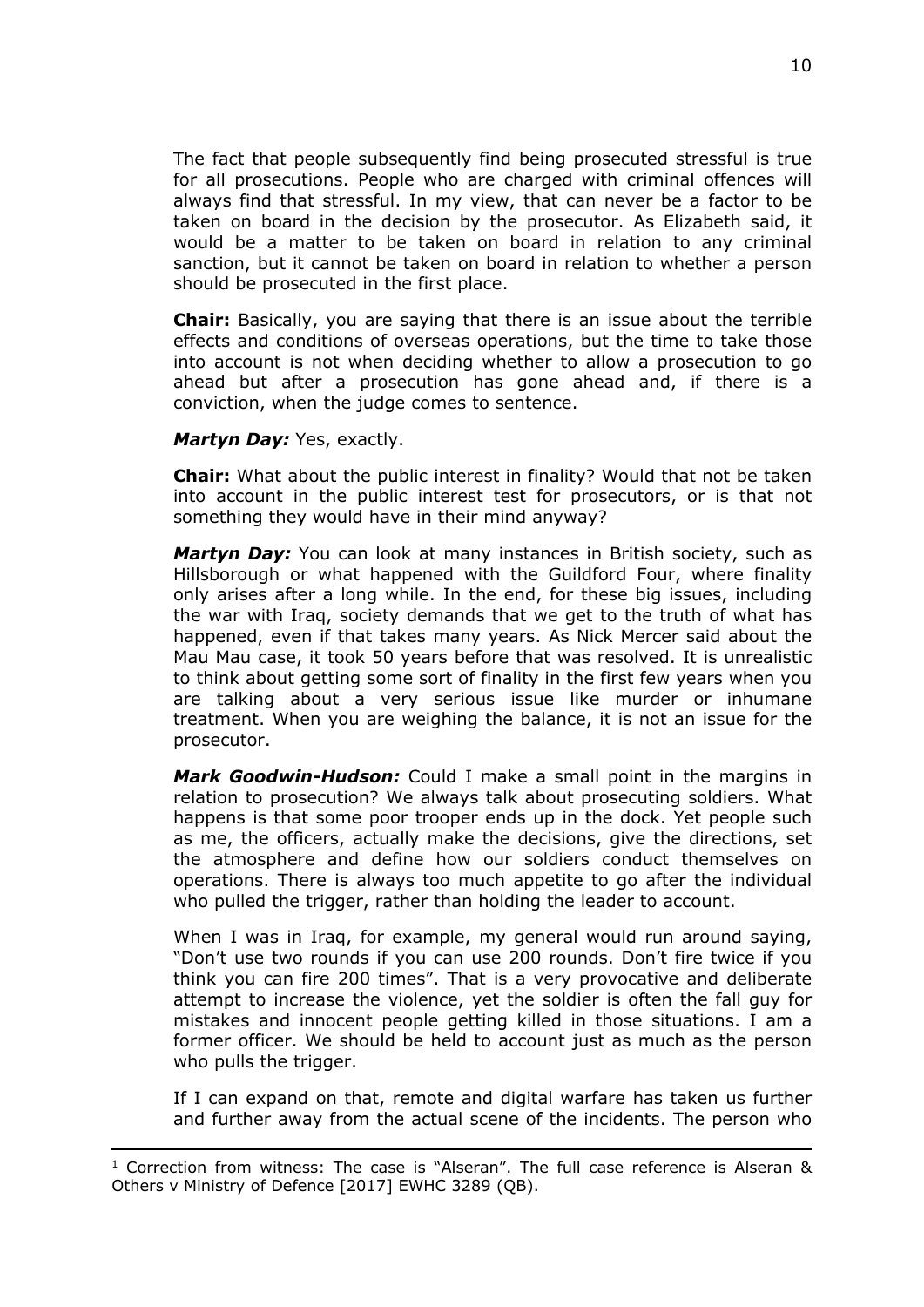is calling in the airstrike is basing it on a long chain of decisions made by other people, some of whom might be sitting in Las Vegas flying a drone. We need to examine and hold to account not just the individual who is at the Schwerpunkt of what has happened. Does that make sense?

I know that this is not directly answering your question, but as we talk about prosecution we need to be clear and informed about who we are bringing to account. It is not just the poor 18 or 19 year-old soldier who has actually pulled the trigger at the other end of a series of decisions made by those in command above him.

Q7 **Lord Singh of Wimbledon:** Good afternoon. This question is open to all of you. The Bill provides that in addition to the barriers already mentioned, the Attorney-General will make the final decision as to whether to prosecute after five years. In your view, what are the implications of this?

*Reverend Nicholas Mercer:* Having taken part in an international armed conflict as the senior legal adviser, my experience was that the Attorney-General was directly involved in military operations. I would propose something for the 1st Armoured Division headquarters, it would be staffed to PJHQ, and if the Ministry of Defence did not like it it would seek advice from the Attorney-General. Certainly in one instance the Attorney-General overruled the advice I was giving about having a judge in theatre to oversee detention. I was overruled by the Attorney-General on that occasion, I am led to believe.

There is a slight irony here, because the Attorney-General has to give consent anyway to a prosecution for breaches of the Geneva Conventions, but the Attorney-General is also involved in military operations. As I said earlier, one of my problems with the whole Iraq business, being the chief lawyer in theatre, was that there were black sites being set up for prisoners. We had a prisoner of war camp and then there were other prison sites. If the Attorney-General was involved in that—I do not know—he or she would be ruling on a potential prosecution that they were involved in. You can see the conflict of interest very clearly there, so I have difficulties with this.

**Lord Singh of Wimbledon:** That is a very interesting point.

*Martyn Day:* When the courts have looked at the prosecution and investigative processes, they have often found that the existing system, not least the Royal Military Police and the way they pass on to the prosecuting authority, lacks independence. That is why they have so often overturned the position of the Ministry of Defence.

The problem for the Ministry of Defence in putting this forward is that we will just see that carrying on. I do not think the courts will accept that this has the element of independence they would expect in a process. The Ministry of Defence is setting itself up to fail by having this system. As Nick Mercer was saying, there are so many conflicts of interest within that process. Generally, it is a poor idea. An independent person, who is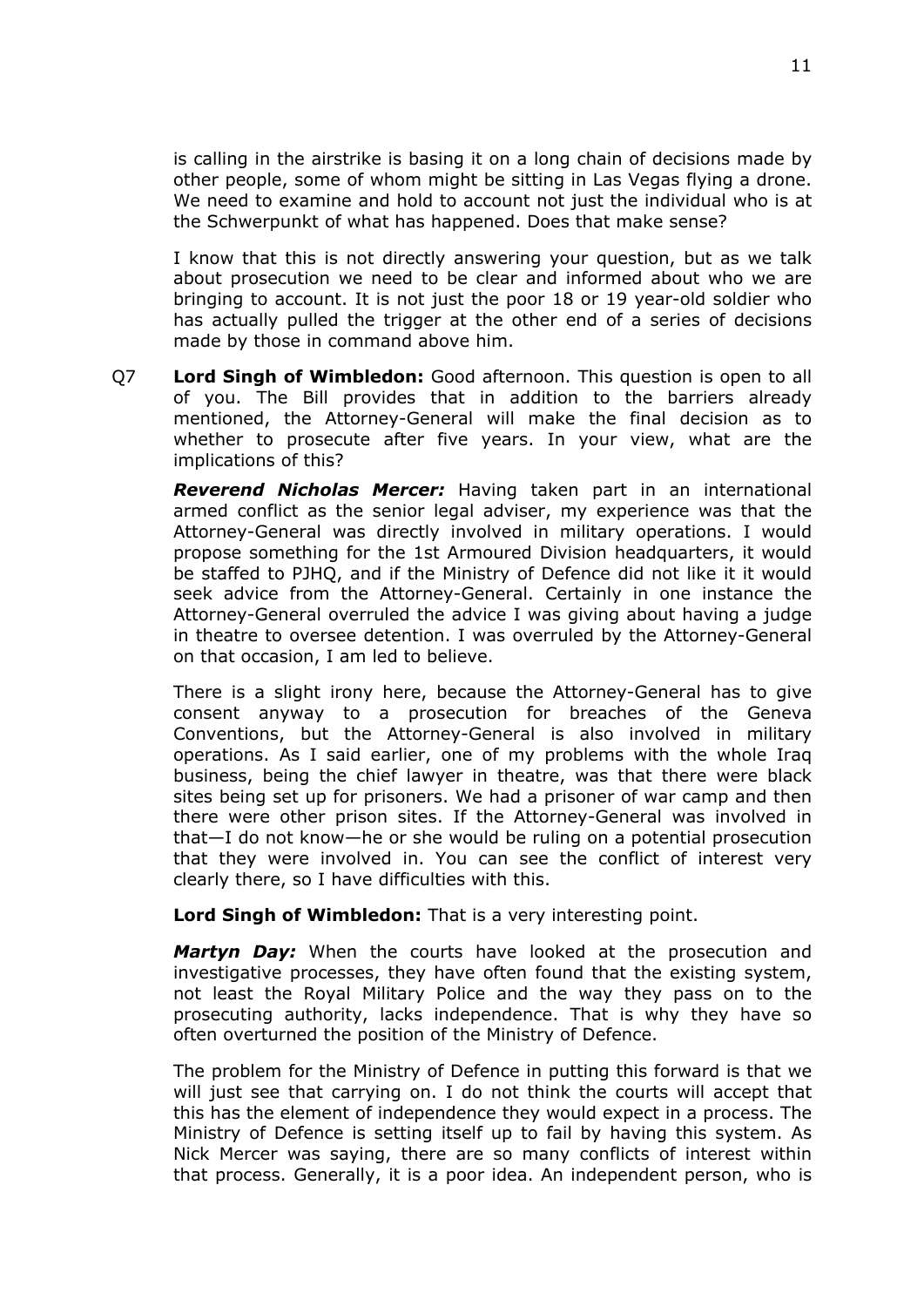seen and known to be independent, should make that decision, not the Attorney-General.

**Chair:** Martyn, the DPP, for example, would not be involved in advising about the legality of various operations. Therefore, would the DPP be a more independent person and not come in with the conflict of interest that Nick Mercer has pointed out would affect the Attorney-General?

*Martyn Day:* Yes, exactly. More recently, a person like the DPP has been appointed to deal with military matters. That may be the more appropriate independent person. We have not quite seen yet how that has been operating, but there is some suggestion that that person is rather more independent than what we have seen in the past.

**Chair:** There are various people around, but the Attorney-General is not the right one. The DPP could be one, or it could be somebody else.

*Martyn Day:* Exactly, it would be somebody like the DPP.

**Chair:** Again, this could be explored in the House.

*Elizabeth Wilmshurst:* The consent of the Attorney-General is already required, not only for prosecution for breaches of the Geneva Conventions but for prosecutions on torture, genocide and crimes against humanity. It is quite a big ask to take away the Attorney-General.

**Chair:** Was the issue of the conflict of interest addressed in the forum where that was being considered? Is the fact that there might be some other conflicts of interest somewhere else a reason to add one?

*Elizabeth Wilmshurst:* No, I do not disagree with what Nicholas has said. I am only saying that almost all prosecutions in this kind of area are anyway subject to the Attorney-General's consent.

**Chair:** If we want to add a consent, adding a consent that is not conflicted is better than adding a conflicted consent. There might be other areas where there are conflicts of interest.

### *Elizabeth Wilmshurst:* I agree.

*Mark Goodwin-Hudson:* Could I champion what Martyn said about the requirement for independence? The MoD's problem is that not having independent means, an independent body or an independent individual to conduct its investigations makes it look like it is marking its own homework. That is one of the reasons why it lacks credibility.

Q8 **Chair:** The next question has two aspects to it. First, the talk about the proposition of this Bill is about it being to deal with vexatious claims against service personnel and veterans. Do the courts have insufficient powers to protect against vexatious and unmeritorious claims? Do these powers need to be brought in, because the courts cannot deal with vexatious claims as the law stands?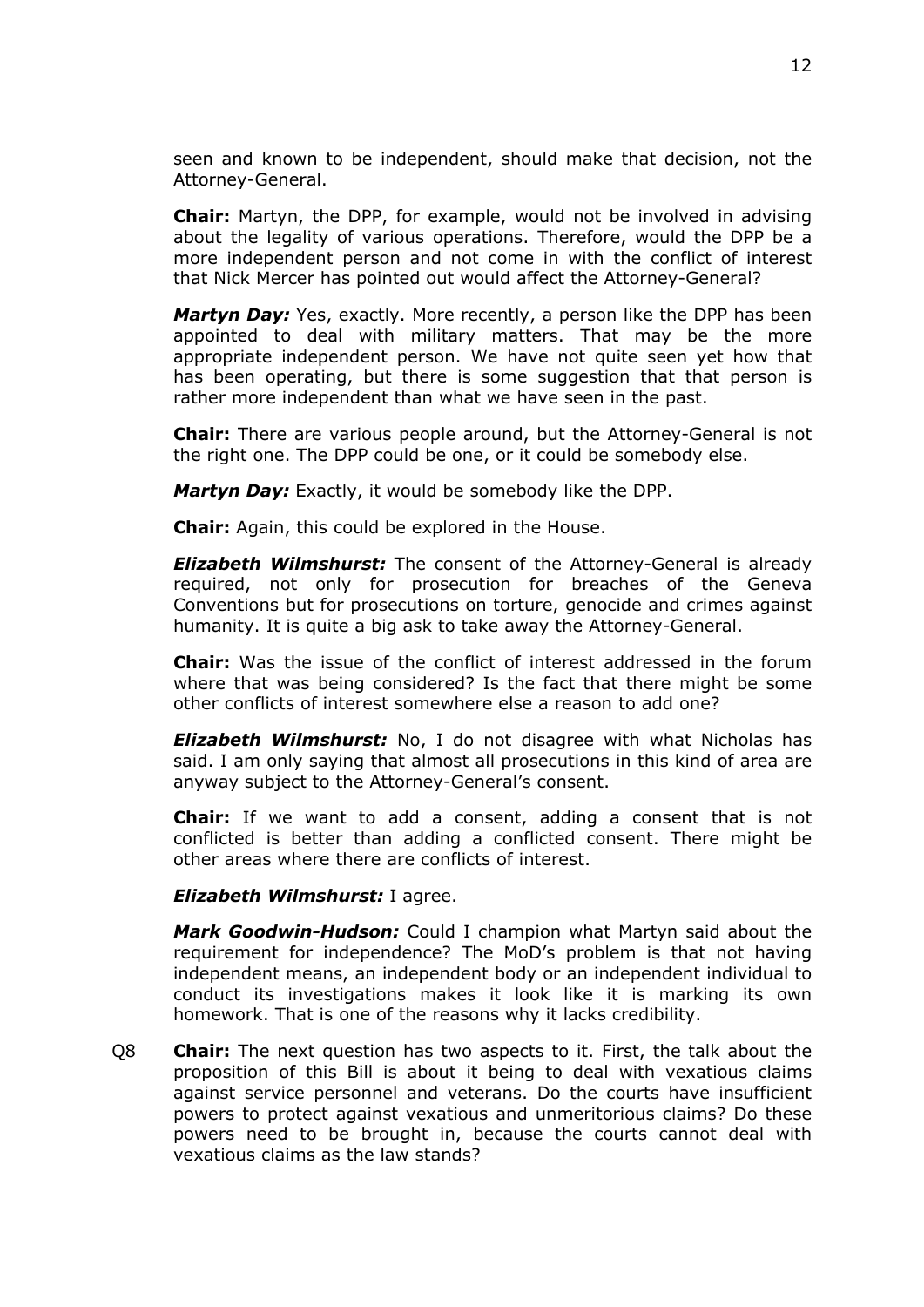*Martyn Day:* As my firm was mentioned by the Secretary of State in relation to vexatious claims at the beginning of his speech in Parliament the other day, it is a matter of much interest to us as a firm. I will just remind you of the history of all this. Back in 2003, the big mistake made by the Ministry of Defence was saying that the people it arrested would be subject to the five treatments of harshing in their interrogation. That included hooding people, putting them into stress positions before their interview, depriving them of sleep and depriving them of food and water at times. This harshing, not just in itself, led to a general atmosphere, as I think Mark described, where at times the military suggested that the soldiers should rough up the people arrested.

When that all happened, in hundreds and hundreds of cases if not thousands of cases, it is not surprising that the Iraqis were really upset about how they were treated. Hundreds of people have come forward to make claims against the British Government. Over the last 10 years, it has been up to the Supreme Court to decide in these cases whether this was right. Without any question, it has said that the treatment the Iraqi prisoners received was not right or appropriate, primarily under the terms of the Human Rights Act but just generally under the Geneva Convention.

Four cases went before Mr Justice Leggatt, the judge who was in charge of the Iraqi claims. He decided that the four individual cases he looked at as test cases were all compensatable. They all had experiences which the Government were obliged to compensate them for. Following his judgment, we sat down with the Ministry of Defence, because the judge very carefully set out the parameters for when people could be compensated. We looked at each claim in the light of that judgment. Case after case after case, we found people who had been hooded, had been treated terribly by the arresting authority and had a valid claim in compensation.

There was no suggestion that there were vexatious claims. We acted for around 1,000 claimants. Of the first 400, which have been made public, 300 were compensated and 100 were not. In the second group of just over 600, we have just finished that process. Unfortunately, we are bound by confidentiality, but we understand that the Secretary of State should announce the figures relatively shortly. The position is not dissimilar. The great majority of people were subject to the sorts of treatment which the courts have decided is a totally inappropriate way for the British Army to treat its detainees.

*Reverend Nicholas Mercer:* Being the commander legal in the Iraq war, I walked in on one of these interrogation sessions as early as March 2003 and saw 40 Iraqis being subjected to what are known as the five techniques, which, as Lord Trimble will know, came to the fore in Northern Ireland in the 1970s. I made a complaint; other senior officers made a complaint. We were overruled. When it came to the Baha Mousa inquiry in 2011, eight years later, Sir William Gage said there had been a corporate failure by the Ministry of Defence in relation to detention and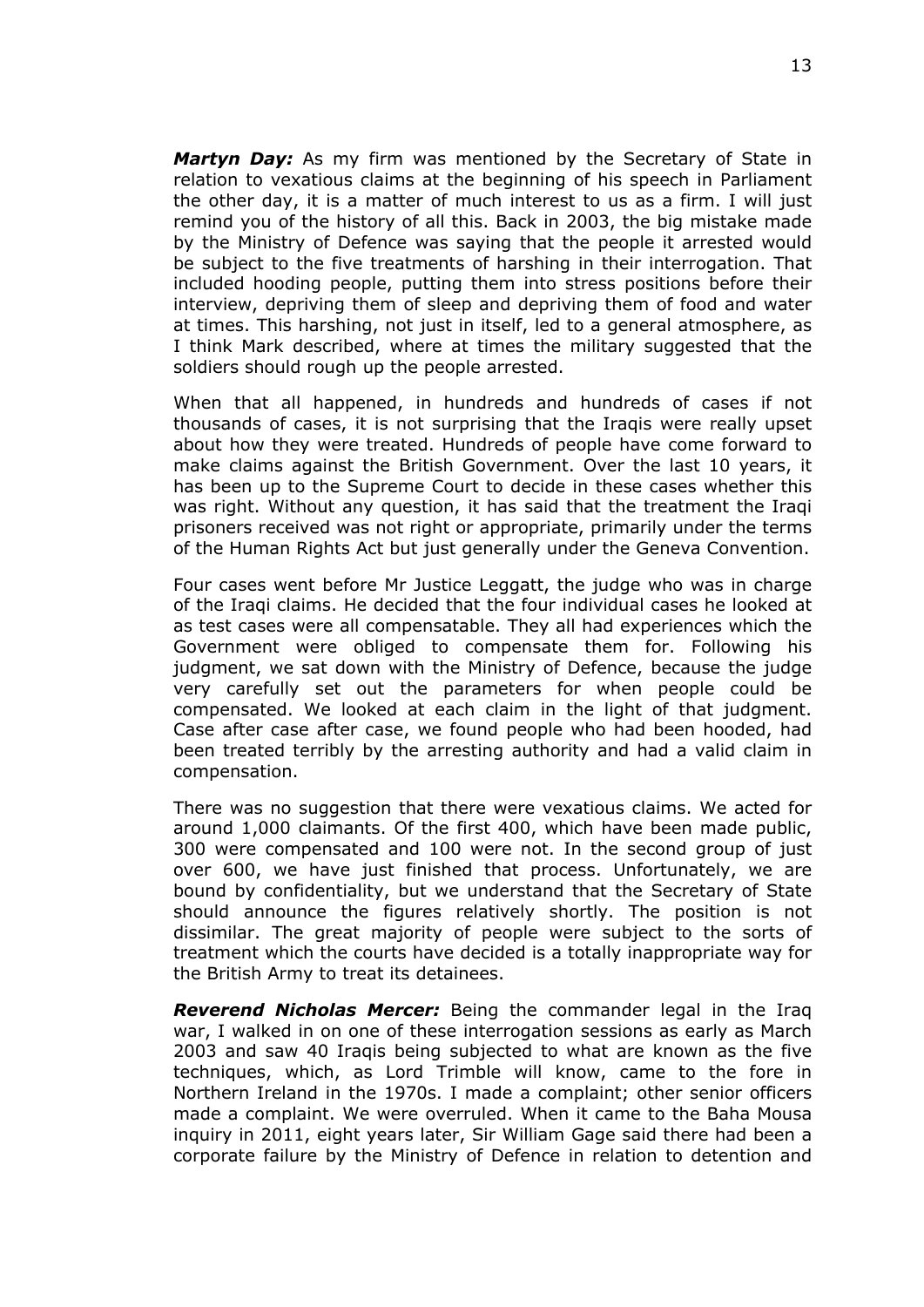interrogation. That means that six years of military activity, when it came to interrogation and detention, was in breach of international law.

The term "vexatious claim" has been bandied around. You hear it all the time in the House of Commons. No one has actually told me how many vexatious claims there were. When I did an analysis of the figures, 77% related to detention and interrogation. I am sorry, but they all have legal merit, so they are not vexatious. Everyone has taken the "vexatious claim" tag as being accurate, but to date no one has told me how many vexatious claims there are.

Furthermore, I have had to make criminal complaints to the IHAT because I am a lawyer and I witnessed it first-hand, and other people have told me about the place. I take grave exception to being told that my allegations are vexatious at the same time. They are not. If we did carry out the five techniques of harshing, which we did, I am sorry but the vast majority of the cases that people are now branding as vexatious are all with legal merit. It means that the vast majority of them are valid claims against the state. I am afraid that no one has so far challenged the "vexatious" narrative tag that has been given to these cases.

There will always be exceptional cases, but the vast majority of these have legal merit. In any event, the criminal legal system will generally weed out these cases. The prosecutor looking at them in the first instance will know when a case is without merit and may close it. I hope some of them would be weeded out. Before I left the army, I gave legal advice on a number of prominent cases, including Camp Breadbasket, which is appalling. I invite you to go back and look at the pictures of abuse that took place. At the same time, I found a case that was without merit and I closed it. It was as simple as that. I do not need legislation to do that. It happens already.

People refer to al-Sweady as the exceptional case, but that is an exceptional case, just in the same way that Operation Midland was an exceptional case. That did not mean that all other cases of child sexual abuse were invalid. The law throws up these results periodically. I challenge the whole narrative of this Bill: that somehow there is a torrent of made-up cases. It is ridiculous. They are not made up. The vast majority are correct and have a legal basis in law. If they do not, there are mechanisms for dealing with them in the courts and judicial system anyway.

**Chair:** Could I have some clarification? In advocating for this Bill and recommending it to Members of Parliament, the Government have said that it is intended to prevent not only these vexatious claims, which you have addressed us on, but vexatious claims by ambulance-chasing lawyers. They have said that it is necessary because there are lawyers who are ambulance chasing and acting unethically.

Whose job is it to deal with unethical lawyers? Is that not supposed to be independent under the separation of powers and the rule of law? Is that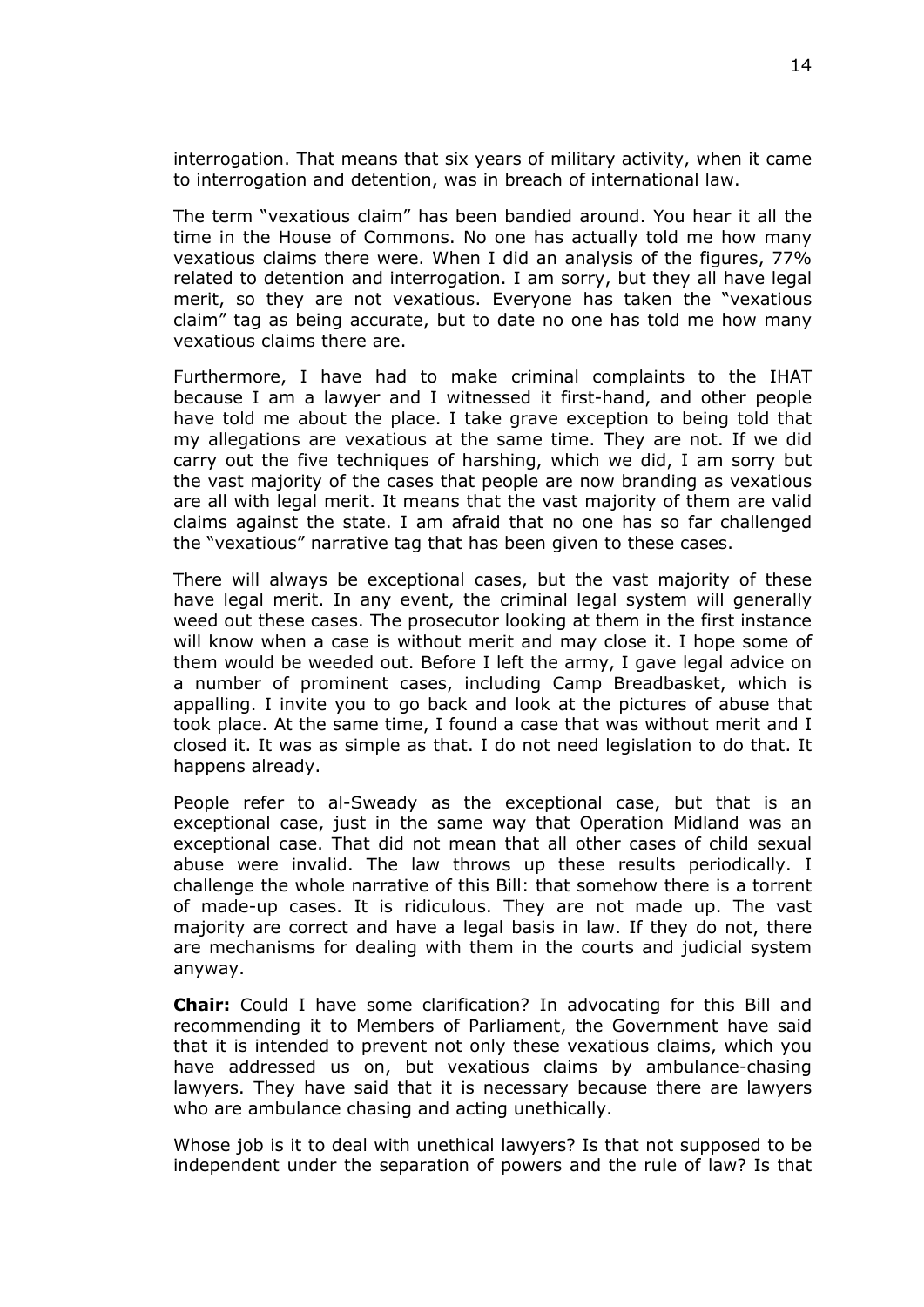not the responsibility of the Solicitors Regulation Authority, rather than it being the job of the Government to pronounce some lawyers to be ambulance chasing and vexatious because they represent clients who are taking claims against the Government?

*Martyn Day:* As we are centre stage on that, it falls to me to start off. As we have experienced ourselves, our regulator, the Solicitors Regulation Authority, has great responsibility in regulating solicitors to make sure that they operate in a proper manner. That is absolutely what it did in this instance. Indeed, we know that it led to Phil Shiner and his firm being closed down and him being struck off. It has clear and real power.

As you rightly say, it is very important that that is seen as independent of Government. The power of the regulator is to make sure that we operate within the rules as solicitors and that our conduct is befitting of a solicitor. It is very important, not least for a firm such as ours, where we spend a lot of our time acting for people who have a claim against the state, that the state cannot itself get involved in any regulatory reproach of our work. That has to be overseen by an independent body, which is obviously the SRA here. Your premise is quite right and it is very important. Here, it got very close to going over the line in the relationship between the Government and the SRA, when it came to what happened in Iraq.

**Chair:** Elizabeth, should the Government be trying to blacklist particular firms because they do not like the fact that those firms are taking cases against the Government? Is that an appropriate thing for them to do, or should they recognise that there is supposed to be a separation of powers?

*Elizabeth Wilmshurst:* I cannot add to what Martyn has just said.

Q9 **Lord Dubs:** The Bill amends the Human Rights Act to introduce an absolute limitation period of six years for bringing human rights claims in relation to overseas military operations. Similar limitations are introduced for claims in tort for personal injury and death. Is it reasonable to impose a six-year time limit on civilians and soldiers who may wish to bring claims against the MoD for breaches of their human rights? Are there circumstances when a six-year limit could lead to injustice?

**Chair:** We are moving from criminal law to claims under civil law.

*Martyn Day:* Our firm has dealt with quite a lot of historic claims, whether it was the Mau Mau claim that we discussed, the Kenyan freedom fighters 50 years ago, or acting for Japanese prisoners of war who ended up being compensated by the British Government. In these historic cases, where something really terrible has happened, particularly in warfare, what exactly happened often takes a long time to come out properly.

In the Mau Mau instance back in the 1950s, the Ministry of Defence did a fabulous propaganda job in persuading the British people that the real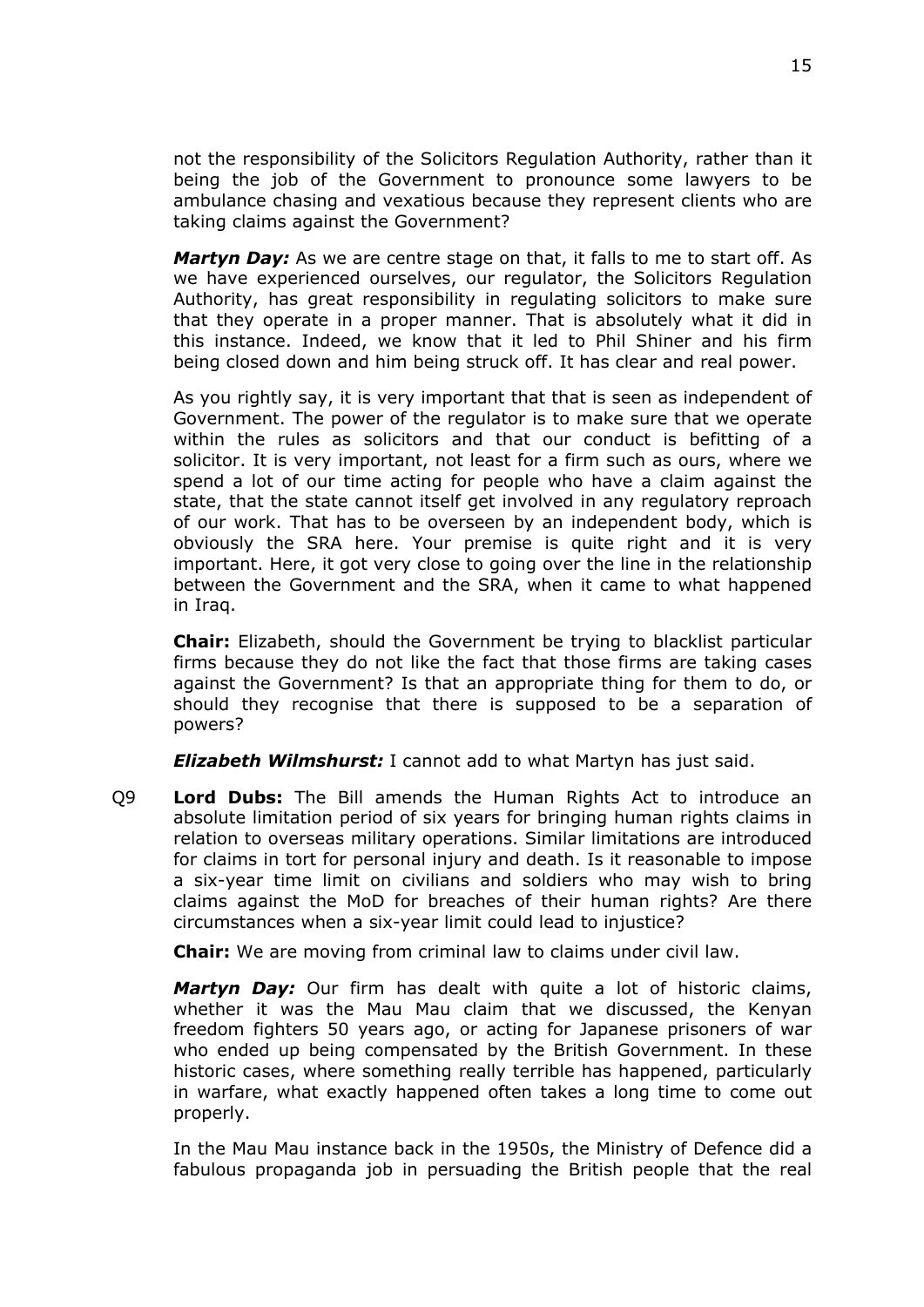horrors were the black-on-white horrors, where about 50 people were murdered during the emergency. It took 40 to 50 years for the truth to come out, when a Harvard professor of history and an Oxford University professor of history rewrote the history of exactly what had happened. They showed that tens of thousands of Africans had been killed by the British forces and the colonial regime during that period. That took decades to come out. Fortunately, we have now been able to rewrite the history and William Hague apologised to the Kenyans during a speech he gave in 2013. That is not unusual.

To give you one more example, in Iraq, the British Army, because it became the ruling power in part of south Iraq, absolved itself from any claims. It had immunity from suit. Only once did it become known to the Iraqis that law firms such as ours were available to bring claims, which they then instructed us, and it took many years.

Clearly, six years, even in Britain, can be held to be too short a period, because the courts are allowed an element of discretion if there is good reason for somebody not having brought the case within that period. Here it is far worse. You have a war-torn country, but people who may, very rightly, not have been able to make a claim before are then prohibited from making a claim after six years. It is totally wrong.

*Reverend Nicholas Mercer:* The case of the Mau Mau is very instructive. It is really good to have a historic case and a lawyer who has been involved in that. That took 50 years for all sorts of reasons. That speaks volumes about these limitations.

**Chair:** Would it be invidious if there was reconsideration of the situation and more evidence, with the Government apologising, as William Hague did, but then an absolute bar on anybody who had suffered in a way that had subsequently been admitted making any claim for recompense?

*Reverend Nicholas Mercer:* It would be unconscionable.

**Lord Dubs:** This question is particularly to Martyn Day and it concerns complicity. I think you have been involved in bringing claims on behalf of victims of rendition and torture in which the UK was alleged to be complicit. What are the implications of this Bill for cases such as those?

*Martyn Day:* That is a very good question. I must say that I have not read the Act as applying to rendition. I think its definition is warfare. To be frank, I would need to reread it with that in mind. In the time I have now, I do not think I would be able to do it. Perhaps I might write to you separately on the point—my apologies.

**Lord Dubs:** Thank you.

Q10 **Lord Trimble:** Before I ask the question, let me apologise to you, because I was otherwise engaged until this afternoon and I have not seen any of your papers about this. I will read out the question, because I came across the questions only a few minutes ago.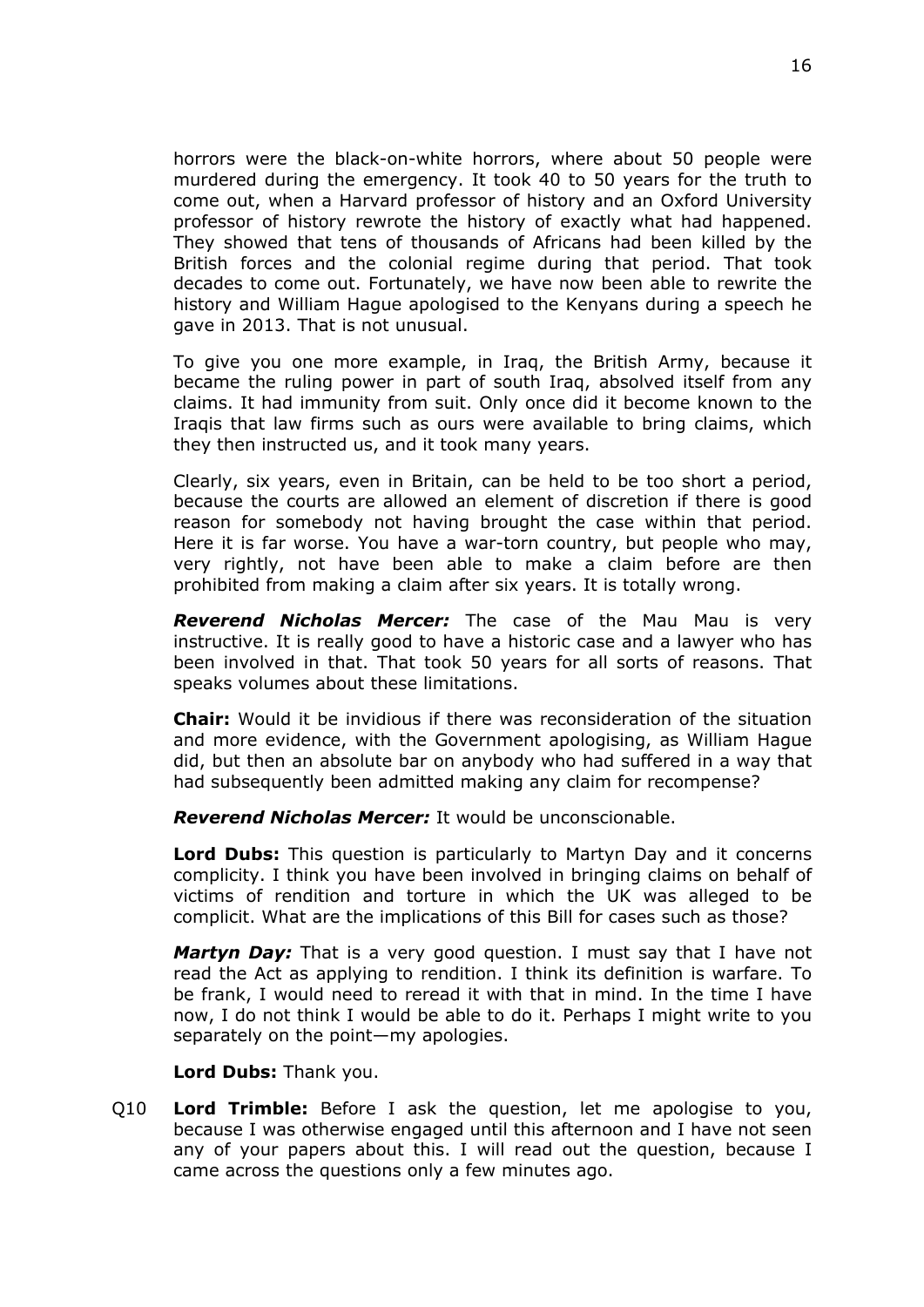When a court is considering whether it would be equitable to allow a claim under the Human Rights Act, after the one-year time limit but before the expiry of the six-year deadline, the Bill requires the court to have regard to the effect of the delay on the likely cogency of any evidence. What is the impact of this requirement?

*Martyn Day:* In any case that one is bringing, the courts look early on at the cogency of the evidence. It is always open to the defence in any case, if it thinks there is a poverty of evidence for bringing it forward, to have a summary judgment against the claim or to strike out the claim. The question here is to do with issues such as mental health and whether it may cause damage to the soldiers who were a part of the incident that one is complaining about. It seems to me that the court already has enough power to gauge these things. I do not think it needs any additional powers to those that are already at its behest. This is rather unnecessary in the Bill.

**Chair:** Are you aware of any other cases or examples that the Government are praying in aid to justify the necessity for this particular requirement?

*Martyn Day:* No.

**Lord Trimble:** I am inclined to agree with that.

*Reverend Nicholas Mercer:* I take the same view as Martyn on that. Take Hillsborough: 30 years elapsed, I think, before David Duckenfield was brought to court and the victims got justice. The judges are more than capable of making that decision as each case requires.

Q11 **Chair:** Under the Bill, the courts also have to consider the likely impact of proceedings on the mental health of the serviceperson or veteran who will be a witness in the case. Is the impact on mental health a relevant consideration when deciding whether a claim under the Human Rights Act should be permitted? What about the impact on the alleged victim or other parties in respect of their mental health?

*Martyn Day:* The claims that we bring are against the Ministry of Defence, so this is obviously nothing to do with any prosecution. Any soldier will simply be a witness, if that is what is available. The reality is that in only a handful of the 1,000 cases we have resolved has any evidence been given where the person has had to appear in court. For 98% of all claims, the soldiers, I presume, have either been marginally involved or probably not involved at all. It seems to me a bit unrealistic to suggest that this should be a significant feature when you are talking about a compensation claim, which is obviously very different from the debate about what happens when there is a prosecution. This, again, is totally unnecessary.

**Chair:** You are not aware of any examples with which the Government sought to justify the inclusion of this provision in the Bill.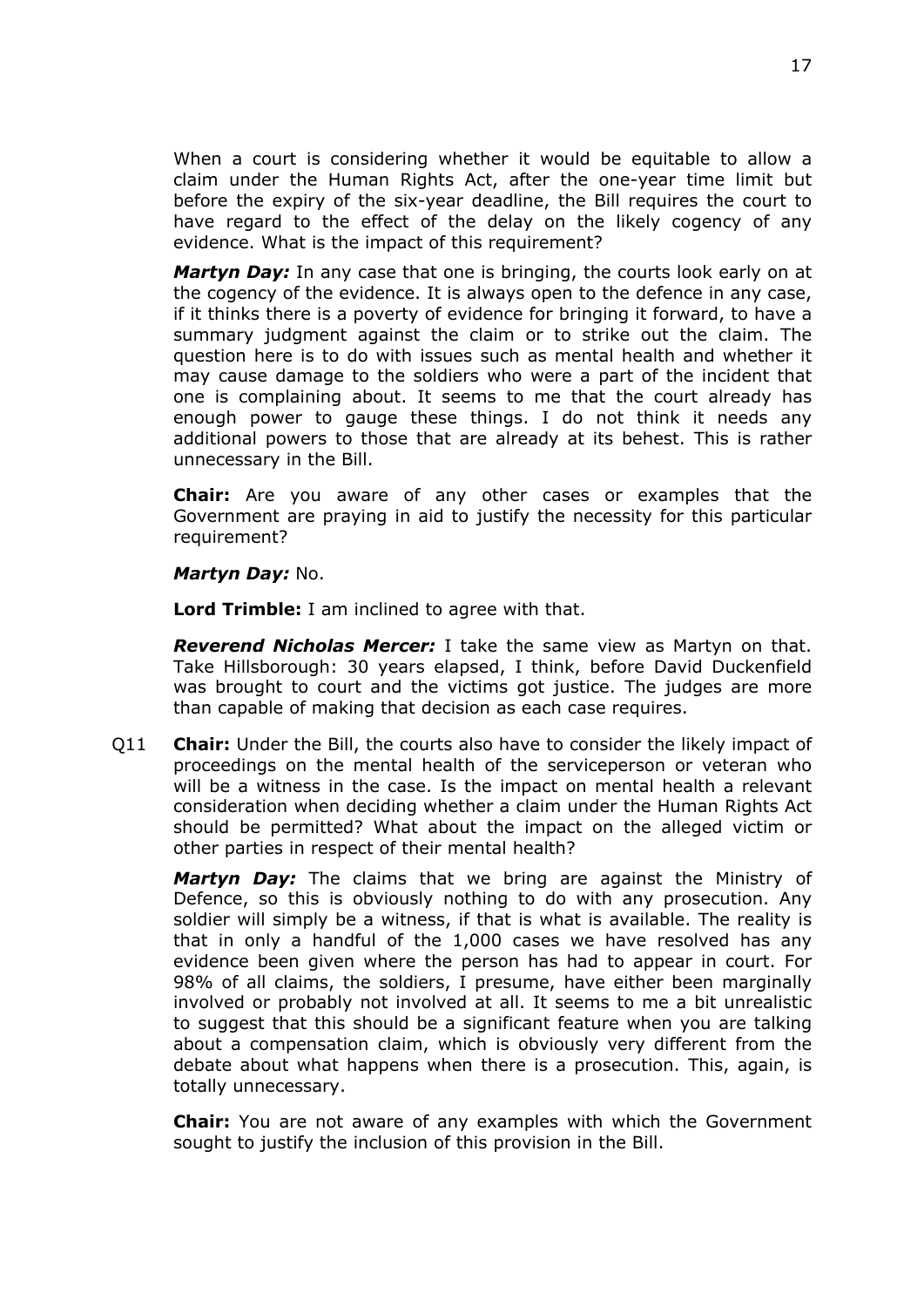*Martyn Day:* We have the four individual cases where soldiers appeared in front of Mr Justice Leggatt when there was the hearing, but those were a very few examples. For the rest, the worst that happened was that the soldiers were contacted by Ministry of Defence lawyers to ask them about the events, which is hardly massively stressful. It seems to me that the issue of mental health, as for civil claims, is a bit of red herring. I understand the issue more in a prosecution, but we have already dealt with that.

*Reverend Nicholas Mercer:* If action is taken under the Human Rights Act, it is taken against the state. It is the state's duty to uphold those rights, so it does not really apply when the state is answering for the misdemeanours of the state.

**Chair:** Thank you. That is very illuminating.

Q12 **Lord Brabazon of Tara:** My question concerns the duty to consider derogation from the ECHR and it is open to all witnesses, please.

The Bill amends the Human Rights Act to introduce a new duty on the Government to consider whether it would be appropriate for the UK to derogate from the ECHR in relation to overseas operations. First, does this have any meaningful legal effect? Secondly, in what circumstances might it be appropriate for the Government to derogate from the ECHR, and from which ECHR rights in particular? Thirdly, what might be the impact of this clause?

*Elizabeth Wilmshurst:* Unlike many of the provisions in this Bill, I find this provision relatively harmless. The legal impact is a little uncertain. I suppose it might give rise to more applications for judicial review of whether the Secretary of State is right in what he decides. We have to recall that it is not possible to derogate from Articles 2 and 3 of the European convention. Article 2 is the right to life; Article 3 is the probation of torture and inhumane treatment. I suppose that this duty is directed more to derogating from Article 5 on the right to detain.

Whether you can derogate lawfully, in effect, is a matter of some debate in relation to non-international armed conflicts—civil war, civil unrest and peacekeeping operations. There is no clear answer. The court has not taken a firm view on this kind of thing. If there were to be a case in relation to a derogation by the UK, we would see what the Strasbourg Court said about it.

What is the legal impact? I am not quite sure, but it is quite clear that you cannot derogate from Articles 2 and 3. That includes not just your duty not to offend against the right to life or torture but your duty to provide proper judicial systems for prosecuting those crimes.

**Chair:** It sounds as if you are saying that this is window dressing, rather than substantive, practical law.

*Elizabeth Wilmshurst:* Those are your words, Chair, but I would not disagree.